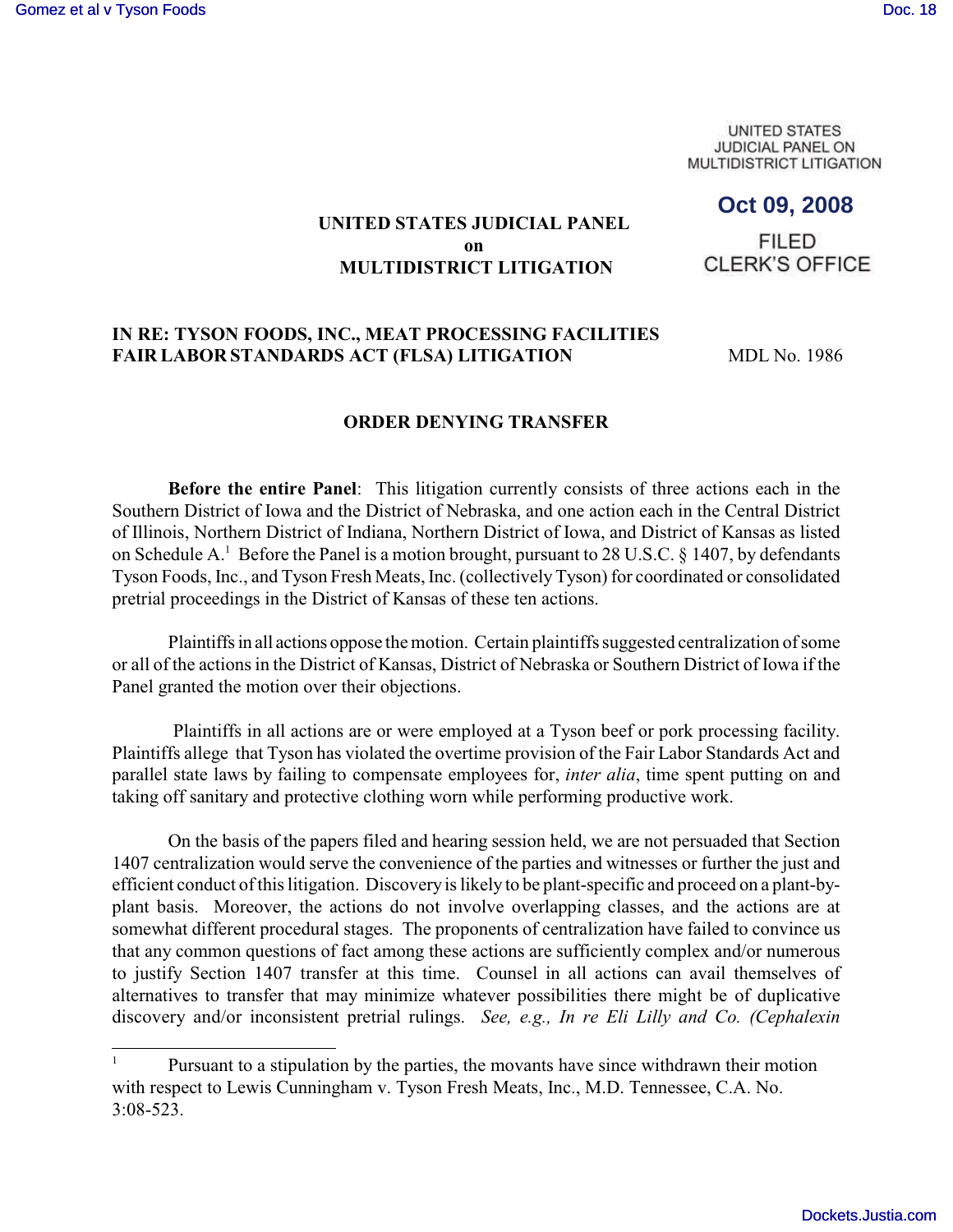*Monohydrate) Patent Litigation*, 446 F.Supp. 242, 244 (J.P.M.L. 1978); *see also Manual for Complex Litigation, Fourth*, § 20.14 (2004).

IT IS THEREFORE ORDERED that the motion for transfer, pursuant to 28 U.S.C. § 1407, is denied.

PANEL ON MULTIDISTRICT LITIGATION

L  $\gamma$ un  $\gamma$ .  $\gamma$ John G. Heyburn II

Chairman

J. Frederick Motz Robert L. Miller, Jr. Kathryn H. Vratil David R. Hansen W. Royal Furgeson, Jr.